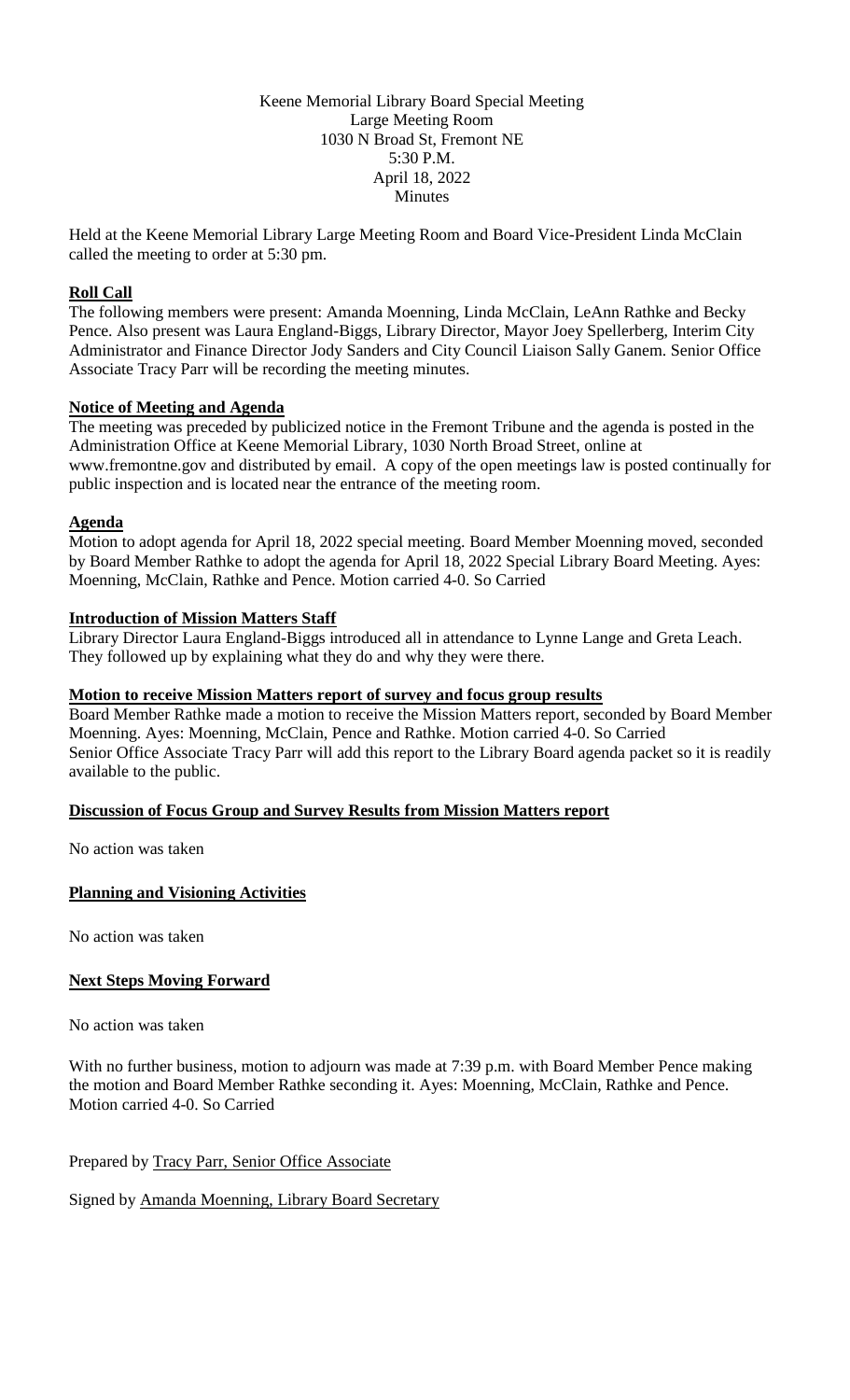Keene Memorial Library Board Meeting Large Meeting Room 1030 N Broad St, Fremont NE 7:30 P.M. April 18, 2022 Minutes

Held at the Keene Memorial Library Large Meeting Room and Board Vice-President Linda McClain called the meeting to order at 7:45 pm.

### **Roll Call**

The following members were present: Amanda Moenning, Linda McClain, LeAnn Rathke and Becky Pence. Also present was Laura England-Biggs, Library Director, Mayor Joey Spellerberg, Interim City Administrator and Finance Director Jody Sanders and City Council Liaison Sally Ganem. Senior Office Associate Tracy Parr will be recording the meeting minutes.

#### **Notice of Meeting and Agenda**

The meeting was preceded by publicized notice in the Fremont Tribune and the agenda is posted in the Administration Office at Keene Memorial Library, 1030 North Broad Street, online at www.fremontne.gov and distributed by email. A copy of the open meetings law is posted continually for public inspection and is located near the entrance of the meeting room.

### **Agenda**

Motion to adopt agenda for April 18, 2022 regular meeting. Board Member Pence moved, seconded by Board Member Moenning to adopt the agenda for April 18, 2022 Library Board Meeting. Ayes: Moenning, McClain, Rathke and Pence. Motion carried 4-0. So Carried

### **Reading of Minutes**

Board Member Pence moved to dispense with and approve the March 21, 2022 minutes, seconded by Board Member Moenning. Ayes: Moenning, McClain, Pence and Rathke. Motion carried 4-0. So Carried

## **Reports**

## **Motion to receive Library Statistics**

Board Member Pence made a motion to receive the Library Statistics, seconded by Board Member Rathke. Ayes: Moenning, McClain, Pence and Rathke. Motion carried 4-0. So Carried Senior Office Associate Tracy Parr will add this report to the Library Board agenda packet so it is readily available to the public.

#### **Library Statistics**

Library Director Laura England-Biggs gave an overview of the Library Statistics handout and asked the Board Members if they would be interested in receiving the statistics monthly, quarterly, semi-annually or just in the Annual Report. The Board mentioned that they would like to see it monthly.

## **Library Director's Report Month in Review**

Director Laura England-Biggs explained that she had gone to the PLA (Public Library Association) Conference in March and that it went really well. She went on to say that she attended an opening session with Luvvie Ajayi Jones (professional troublemaker) and really enjoyed her session and learned a lot. She also mentioned Luvvie's book "I'm Judging You" that she had read and highly recommended. In addition she was at a closing session with Kal Penn and also enjoyed a session with Amy Schneider from Jeopardy. Another interesting session was about preparing for censorship battles.

She had a meeting with the Library Leadership Team to start answering questions about the upcoming move and expansion project.

There was a Strategic Planning and Assessment pre-work webinar for the Focus Group and Survey Marketing.

Radio spot to announce National Library Week that was April 3-9.

Friends of the Library Board Meeting on April 4